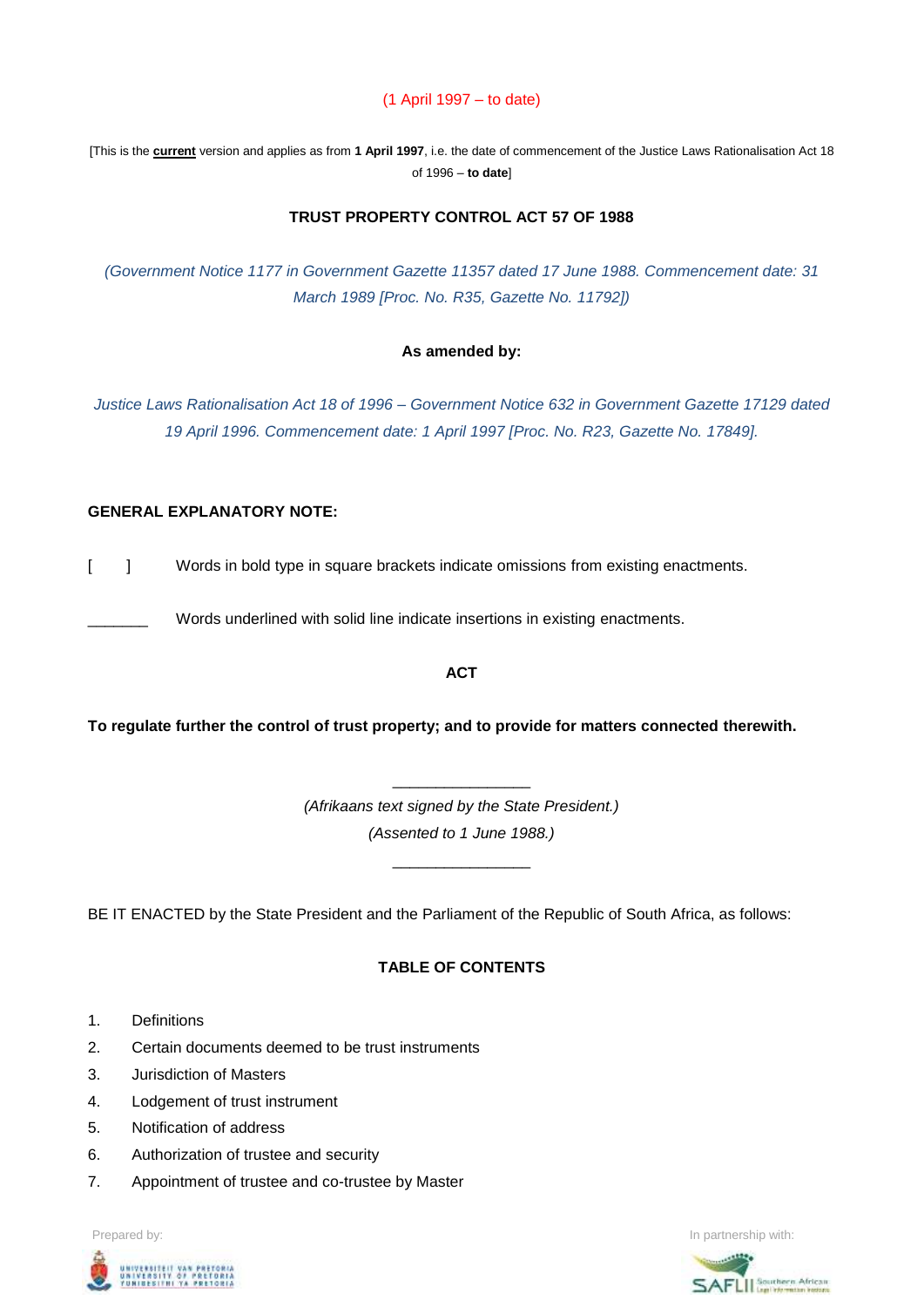- 8. Foreign trustees
- 9. Care, diligence and skill required of trustee
- 10. Trust account
- 11. Registration and identification of trust property
- 12. Separate position of trust property
- 13. Power of court to vary trust provisions
- 14. Variation of trust instrument
- 15. Report of irregularities
- 16. Master may call upon trustee to account
- 17. Custody of documents
- 18. Copies of documents
- 19. Failure by trustee to account or perform duties
- 20. Removal of trustee
- 21. Resignation by trustee
- 22. Remuneration of trustee
- 23. Access to court
- 24. Regulations
- 25. Application of Act
- 26. Amendment or repeal of laws, and savings
- 27. Short title and commencement

SCHEDULE: PROVISIONS OF LAWS AMENDED OR REPEALED (SECTION 26)

### **1. Definitions**

In this Act, unless the context otherwise indicates -

**"banking institution"** means an institution registered otherwise than provisionally as a bank in terms of the Banks Act, 1965 (Act No. 23 of 1965);

**"building society"** means a mutual building society registered finally as a mutual building society in terms of the Mutual Building Societies Act, 1965 (Act No. 24 of 1965), or a building society registered finally as a building society in terms of the Building Societies Act, 1986 (Act No. 82 of 1986);

**"court"** means the provincial or local division of the Supreme Court of South Africa having jurisdiction;

**"financial institution"** means a financial institution as defined in the Financial Institutions (Investment of Funds) Act, 1984 (Act No. 39 of 1984);

**"Master"**, in relation to any matter, means the Master, Deputy Master or Assistant Master of the Supreme Court appointed under section 2 of the Administration of Estates Act, 1965 (Act No. 66 of 1965), who under section 3 of this Act has jurisdiction in respect of the matter concerned;



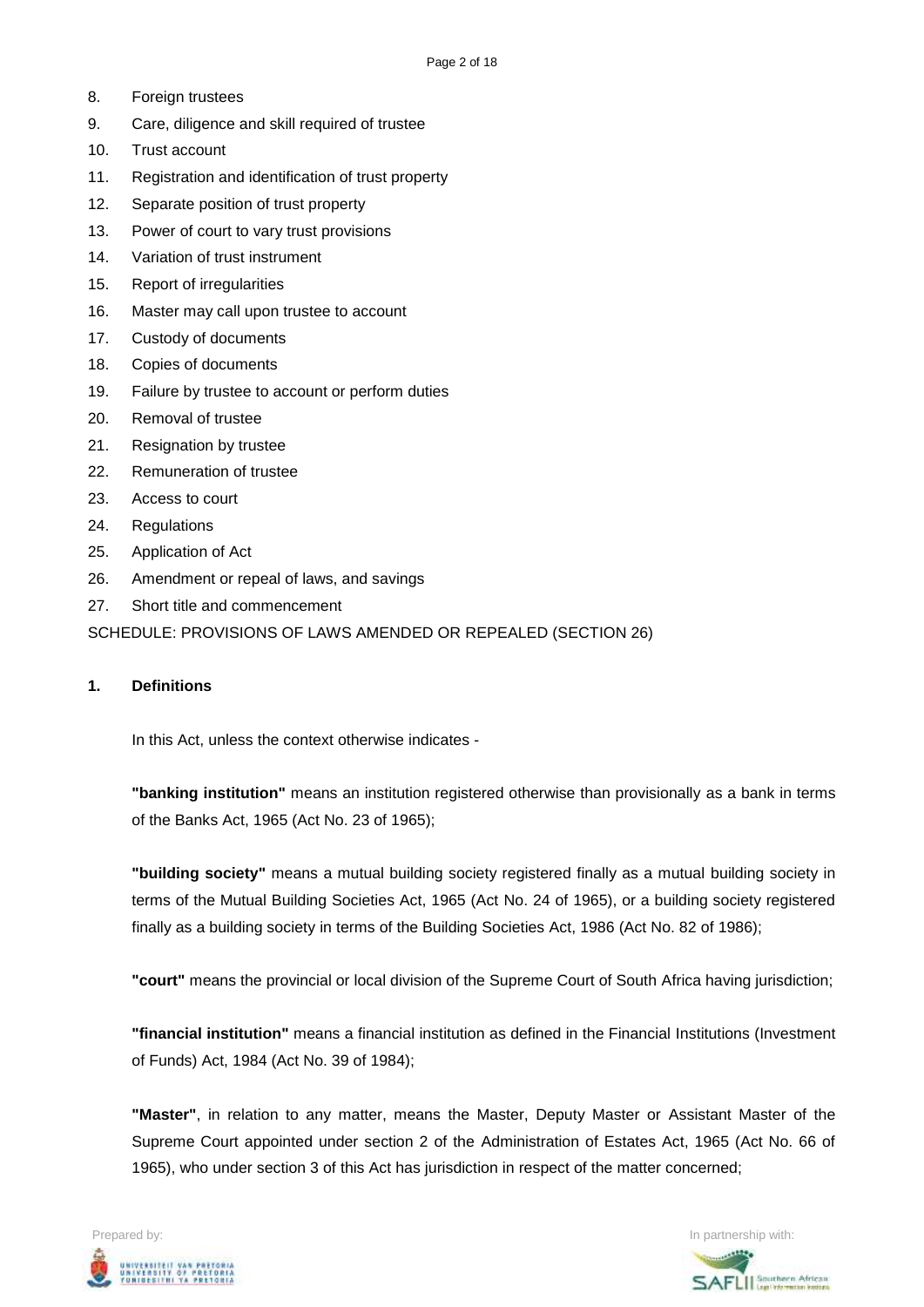**"trust"** means the arrangement through which the ownership in property of one person is by virtue of a trust instrument made over or bequeathed-

- (a) to another person, the trustee, in whole or in part, to be administered or disposed of according to the provisions of the trust instrument for the benefit of the person or class of persons designated in the trust instrument or for the achievement of the object stated in the trust instrument; or
- (b) to the beneficiaries designated in the trust instrument, which property is placed under the control of another person, the trustee, to be administered or disposed of according to the provisions of the trust instrument for the benefit of the person or class of persons designated in the trust instrument or for the achievement of the object stated in the trust instrument,

but does not include the case where the property of another is to be administered by any person as executor, tutor or curator in terms of the provisions of the Administration of Estates Act, 1965 (Act No. 66 of 1965);

**"trustee"** means any person (including the founder of a trust) who acts as trustee by virtue of an authorization under section 6 and includes any person whose appointment as trustee is already of force and effect at the commencement of this Act;

**"trust instrument"** means a written agreement or a testamentary writing or a court order according to which a trust was created;

**"trust property"** or **"property"** means movable or immovable property, and includes contingent interests in property, which in accordance with the provisions of a trust instrument are to be administered or disposed of by a trustee.

# **2. Certain documents deemed to be trust instruments**

If a document represents the reduction to writing of an oral agreement by which a trust was created or varied, such document shall for the purposes of this Act be deemed to be a trust instrument.

### **3. Jurisdiction of Masters**

(1)

(a) In respect of trust property which is to be administered or disposed of in terms of a testamentary writing, jurisdiction shall lie with the Master in whose office the testamentary writing or a copy thereof is registered and accepted, and in any other case, with the Master in whose area of appointment in terms of the Administration of Estates Act, 1965 (Act No. 66 of 1965), the greater or greatest portion of the trust property is situated: Provided that a Master who has



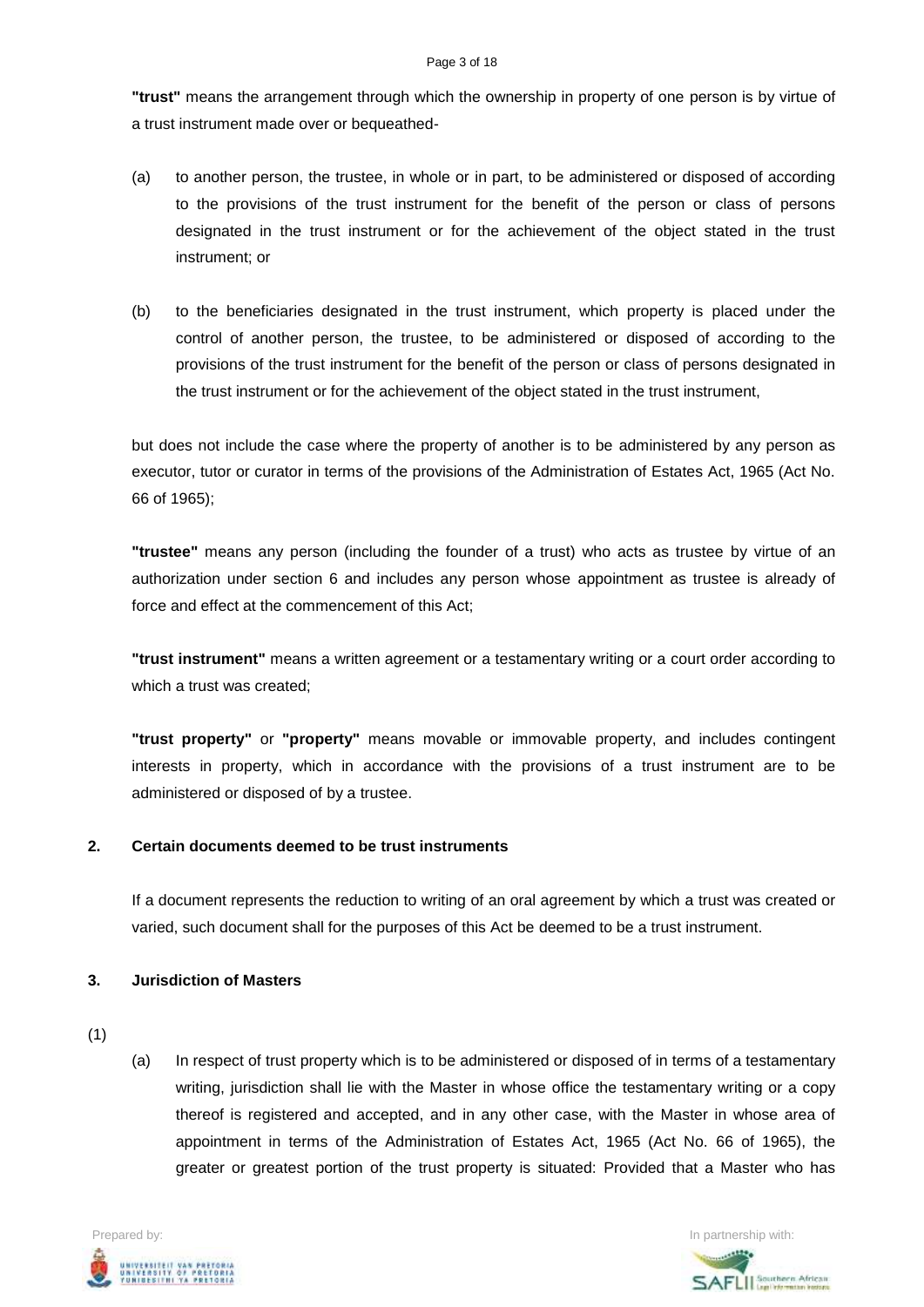exercised jurisdiction shall continue to have jurisdiction notwithstanding any change in the situation of the greater or greatest portion of the trust property.

- (b) Notwithstanding the provisions of paragraph (a) a Master who would otherwise have no jurisdiction in respect of trust property may, on written application by any person having an interest in that trust property, and with the consent of the Master who has such jurisdiction, assume jurisdiction of that trust property.
- (2) No act performed by a Master in the bona fide belief that he has jurisdiction shall be invalid merely on the ground that it should have been performed by another Master.
- (3) If more than one Master has in such belief exercised jurisdiction in respect of the same trust property, that property shall, without prejudice to the validity of any act already performed by or under the authority of any other Master, as soon as it becomes known to the Masters concerned, be administered or disposed of under the supervision of the Master who first exercised such jurisdiction, and any authorization or appointment of a trustee made by any other Master in respect of that property, shall thereupon be cancelled by such other Master.

# **4. Lodgement of trust instrument**

- (1) Except where the Master is already in possession of the trust instrument in question or an amendment thereof, a trustee whose appointment comes into force after the commencement of this Act shall, before he assumes control of the trust property, upon payment of the prescribed fee, lodge with the Master the trust instrument in terms of which the trust property is to be administered or disposed of by him, or a copy thereof certified as a true copy by a notary or other person approved by the Master.
- (2) When a trust instrument which has been lodged with the Master is varied, the trustee shall lodge the amendment or a copy thereof so certified with the Master.

# **5. Notification of address**

A person whose appointment as trustee comes into effect after the commencement of this Act, shall furnish the Master with an address for the service upon him of notices and process and shall, in case of change of address, within 14 days notify the Master by registered post of the new address.

# **6. Authorization of trustee and security**

- (1) Any person whose appointment as trustee in terms of a trust instrument, section 7 or a court order comes into force after the commencement of this Act, shall act in that capacity only if authorized thereto in writing by the Master.
- (2) The Master does not grant authority to the trustee in terms of this section, unless –

UNIVERSITEIT VAN PRETORIA<br>UNIVERSITY OF PRETORIA<br>YUNIBESITHI YA PRETORIA

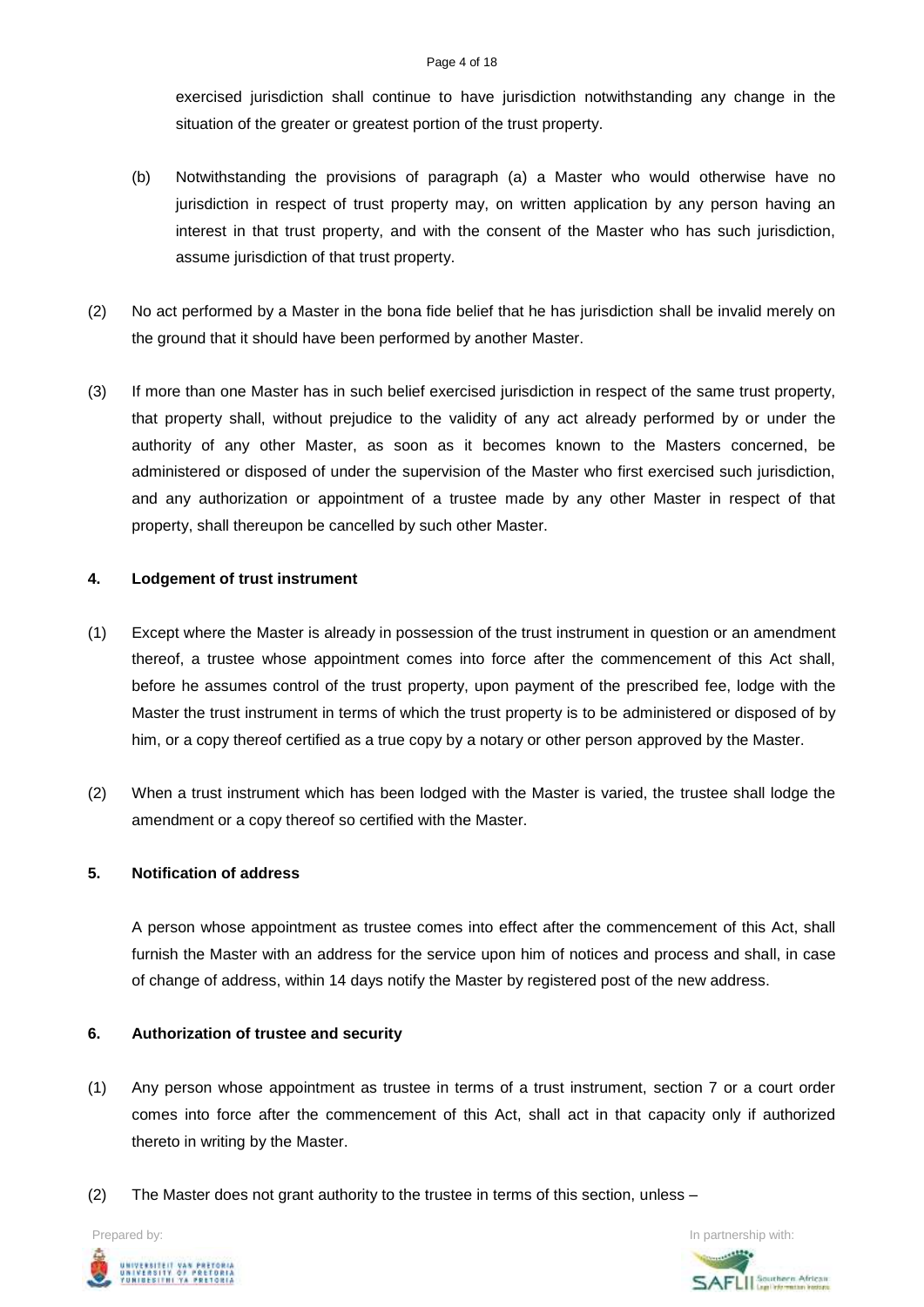- (a) he has furnished security to the satisfaction of the Master for the due and faithful performance of his duties as trustee; or
- (b) he has been exempted from furnishing security by a court order or by the Master under subsection (3)(a) or, subject to the provisions of subsection (3)(d), in terms of a trust instrument:

Provided that where the furnishing of security is required, the Master may, pending the furnishing of security, authorize the trustee in writing to perform specified acts with regard to the trust property.

- (3) The Master may, if in his opinion there are sound reasons to do so
	- (a) whether or not security is required by the trust instrument (except a court order), dispense with security by a trustee;
	- (b) reduce or cancel any security furnished;
	- (c) order a trustee to furnish additional security;
	- (d) order a trustee who has been exempted from furnishing security in terms of a trust instrument (except a court order) to furnish security.
- (4) If any authorization is given in terms of this section to a trustee which is a corporation, such authorization shall, subject to the provisions of the trust instrument, be given in the name of a nominee of the corporation for whose actions as trustee the corporation is legally liable, and any substitution for such nominee of some other person shall be endorsed on the said authorization.

# **7. Appointment of trustee and co-trustee by Master**

- (1) If the office of trustee cannot be filled or becomes vacant, the Master shall, in the absence of any provision in the trust instrument, after consultation with so many interested parties as he may deem necessary, appoint any person as trustee.
- (2) When the Master considers it desirable, he may, notwithstanding the provisions of the trust instrument, appoint as co-trustee of any serving trustee any person whom he deems fit.

# **8. Foreign trustees**

When a person who was appointed outside the Republic as trustee has to administer or dispose of trust property in the Republic, the provisions of this Act shall apply to such trustee in respect of such trust property and the Master may authorize such trustee under section 6 to act as trustee in respect of that property.



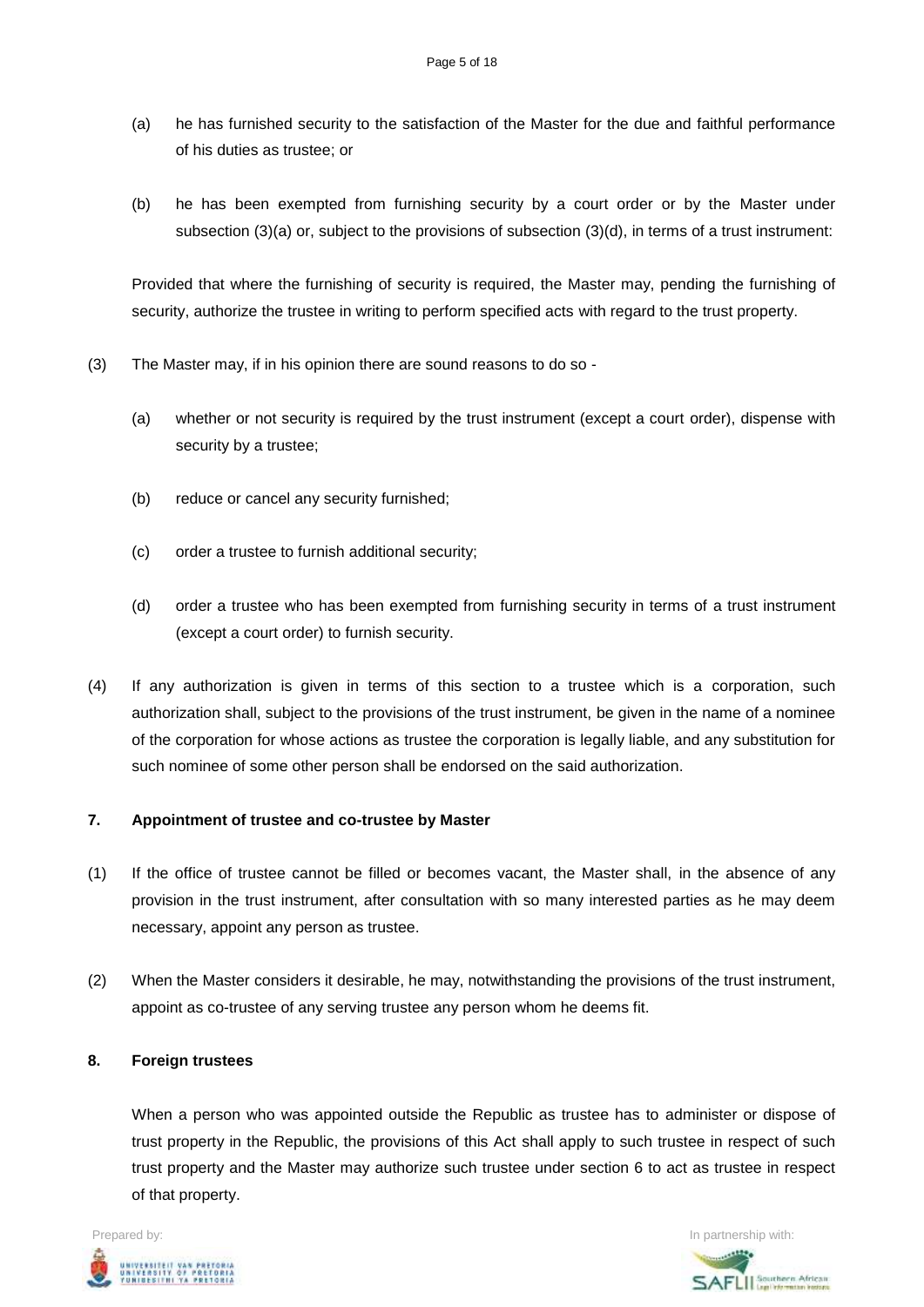#### **9. Care, diligence and skill required of trustee**

- (1) A trustee shall in the performance of his duties and the exercise of his powers act with the care, diligence and skill which can reasonably be expected of a person who manages the affairs of another.
- (2) Any provision contained in a trust instrument shall be void in so far as it would have the effect of exempting a trustee from or indemnifying him against liability for breach of trust where he fails to show the degree of care, diligence and skill as required in subsection (1).

#### **10. Trust account**

Whenever a person receives money in his capacity as trustee, he shall deposit such money in a separate trust account at a banking institution or building society.

#### **11. Registration and identification of trust property**

- (1) Subject to the provisions of the Financial Institutions (Investment of Funds) Act, 1984 (Act No. 39 of 1984), section 40 of the Administration of Estates Act, 1965 (Act No. 66 of 1965), and the provisions of the trust instrument concerned, a trustee shall -
	- (a) indicate clearly in his bookkeeping the property which he holds in his capacity as trustee;
	- (b) if applicable, register trust property or keep it registered in such manner as to make it clear from the registration that it is trust property;
	- (c) make any account or investment at a financial institution identifiable as a trust account or trust investment;
	- (d) in the case of trust property other than property referred to in paragraphs (b) or (c), make such property identifiable as trust property in the best possible manner.
- (2) In so far as the registration or identification of trust property being administered by a trustee at the commencement of this Act does not comply with the requirements of subsection (1), the trustee shall within a period of 12 months after the said commencement take such steps or cause such steps to be taken as may be necessary to bring the registration or identification of such property into conformity with the said requirements.
- (3) Upon application in terms of subsection (2) to bring the registration of trust property into line with the provisions of subsection (1), the officer in charge of a deeds registry where such trust property is registered, shall free of charge take such steps as may be necessary to effect the required registration.



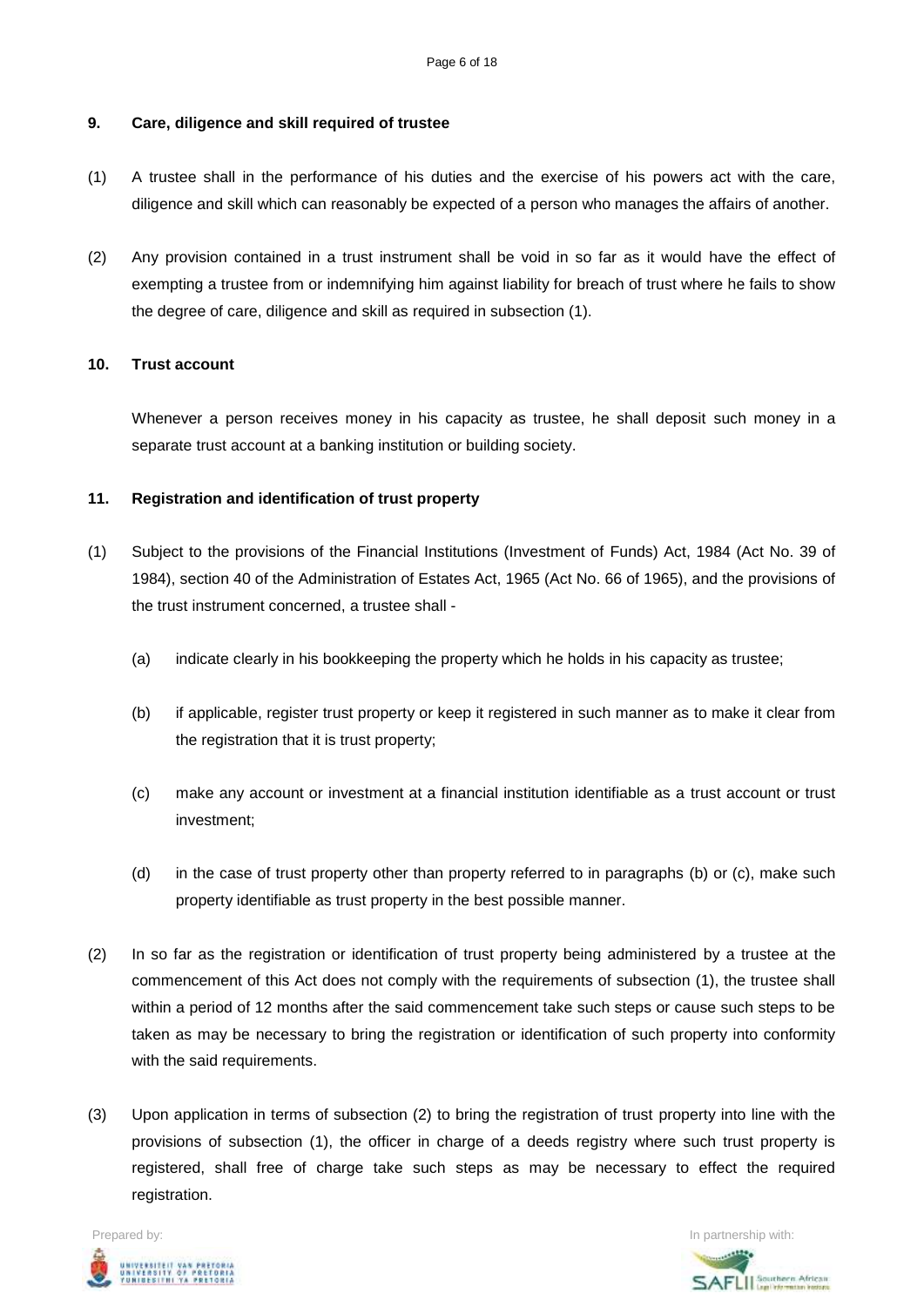# **12. Separate position of trust property**

Trust property shall not form part of the personal estate of the trustee except in so far as he as trust beneficiary is entitled to the trust property.

# **13. Power of court to vary trust provisions**

If a trust instrument contains any provision which brings about consequences which in the opinion of the court the founder of a trust did not contemplate or foresee and which -

- (a) hampers the achievement of the objects of the founder; or
- (b) prejudices the interests of beneficiaries; or
- (c) is in conflict with the public interest,

the court may, on application of the trustee or any person who in the opinion of the court has a sufficient interest in the trust property, delete or vary any such provision or make in respect thereof any order which such court deems just, including an order whereby particular trust property is substituted for particular other property, or an order terminating the trust.

### **14. Variation of trust instrument**

Whenever a trust beneficiary under tutorship or curatorship becomes entitled to a benefit in terms of a trust instrument, the tutor or curator of such a beneficiary may on behalf of the beneficiary agree to the amendment of the provisions of a trust instrument, provided such amendment is to the benefit of the beneficiary.

### **15. Report of irregularities**

If an irregularity in connection with the administration of a trust comes to the notice of a person who audits the accounts of a trust, such person shall, if in his opinion it is a material irregularity, report it in writing to the trustee, and if such irregularity is not rectified to the satisfaction of such person within one month as from the date upon which it was reported to the trustee, that person shall report it in writing to the Master.

### **16. Master may call upon trustee to account**

(1) A trustee shall, at the written request of the Master, account to the Master to his satisfaction and in accordance with the Master's requirements for his administration and disposal of trust property and shall, at the written request of the Master, deliver to the Master any book, record, account or document



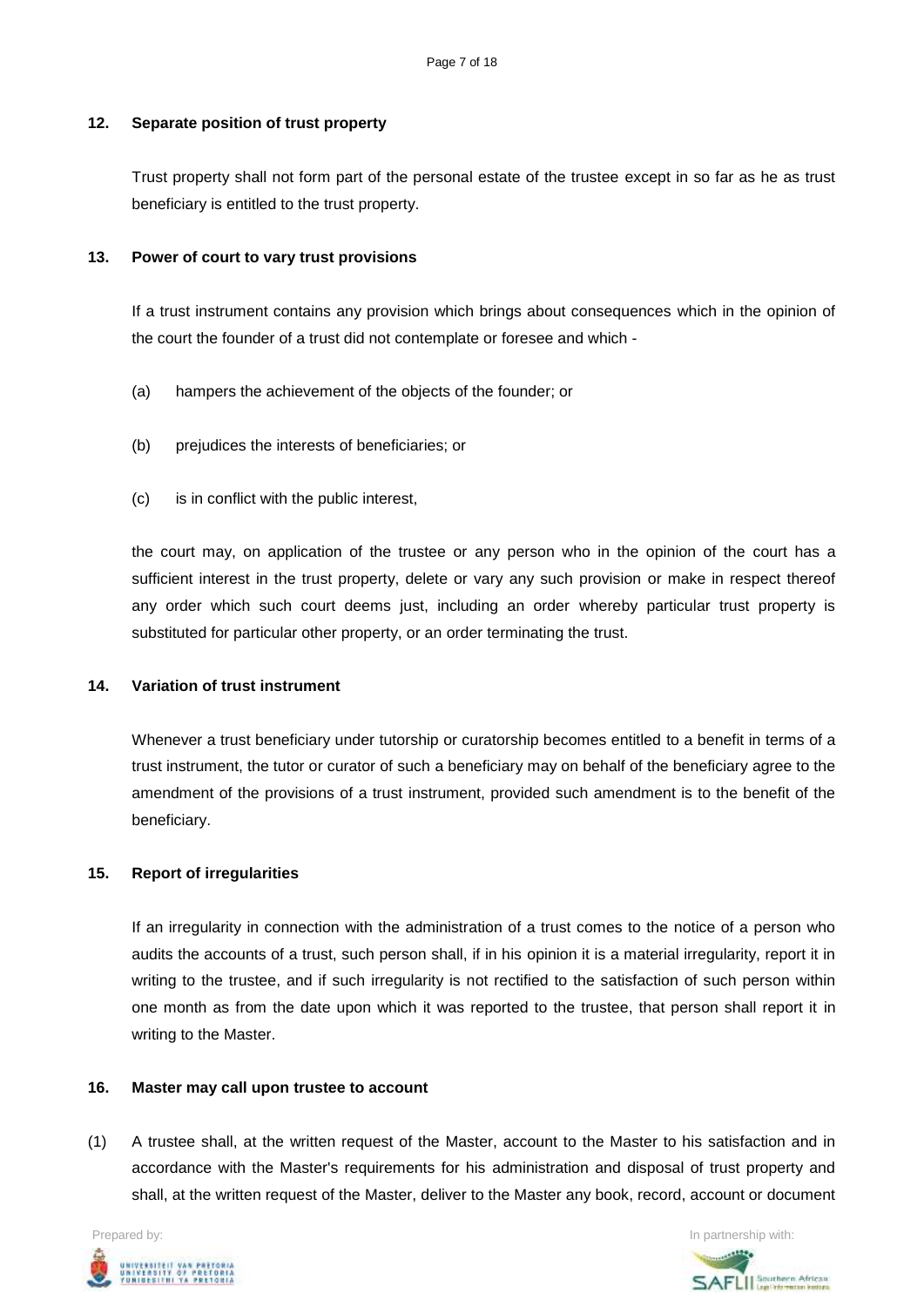#### Page 8 of 18

relating to his administration or disposal of the trust property and shall to the best of his ability answer honestly and truthfully any question put to him by the Master in connection with the administration and disposal of the trust property.

- (2) The Master may, if he deems it necessary, cause an investigation to be carried out by some fit and proper person appointed by him into the trustee's administration and disposal of trust property.
- (3) The Master shall make such order as he deems fit in connection with the costs of an investigation referred to in subsection (2).

# **17. Custody of documents**

A trustee shall not without the written consent of the Master destroy any document which serves as proof of the investment, safe custody, control, administration, alienation or distribution of trust property before the expiry of a period of five years from the termination of a trust.

# **18. Copies of documents**

Subject to the provisions of section 5(2) of the Administration of Estates Act, 1965 (Act No. 66 of 1965), regarding the documents in connection with the estate of a deceased person, the Master shall upon written request and payment of the prescribed fee furnish a certified copy of any document under his control relating to trust property to a trustee, his surety or his representative or any other person who in the opinion of the Master has sufficient interest in such document.

# **19. Failure by trustee to account or perform duties**

If any trustee fails to comply with a request by the Master in terms of section 16 or to perform any duty imposed upon him by the trust instrument or by law, the Master or any person having an interest in the trust property may apply to the court for an order directing the trustee to comply with such request or to perform such duty.

### **20. Removal of trustee**

- (1) A trustee may, on the application of the Master or any person having an interest in the trust property, at any time be removed from his office by the court if the court is satisfied that such removal will be in the interests of the trust and its beneficiaries.
- (2) A trustee may at any time be removed from his office by the Master
	- (a) if he has been convicted in the Republic or elsewhere of any offence of which dishonesty is an element or of any other offence for which he has been sentenced to imprisonment without the option of a fine; or



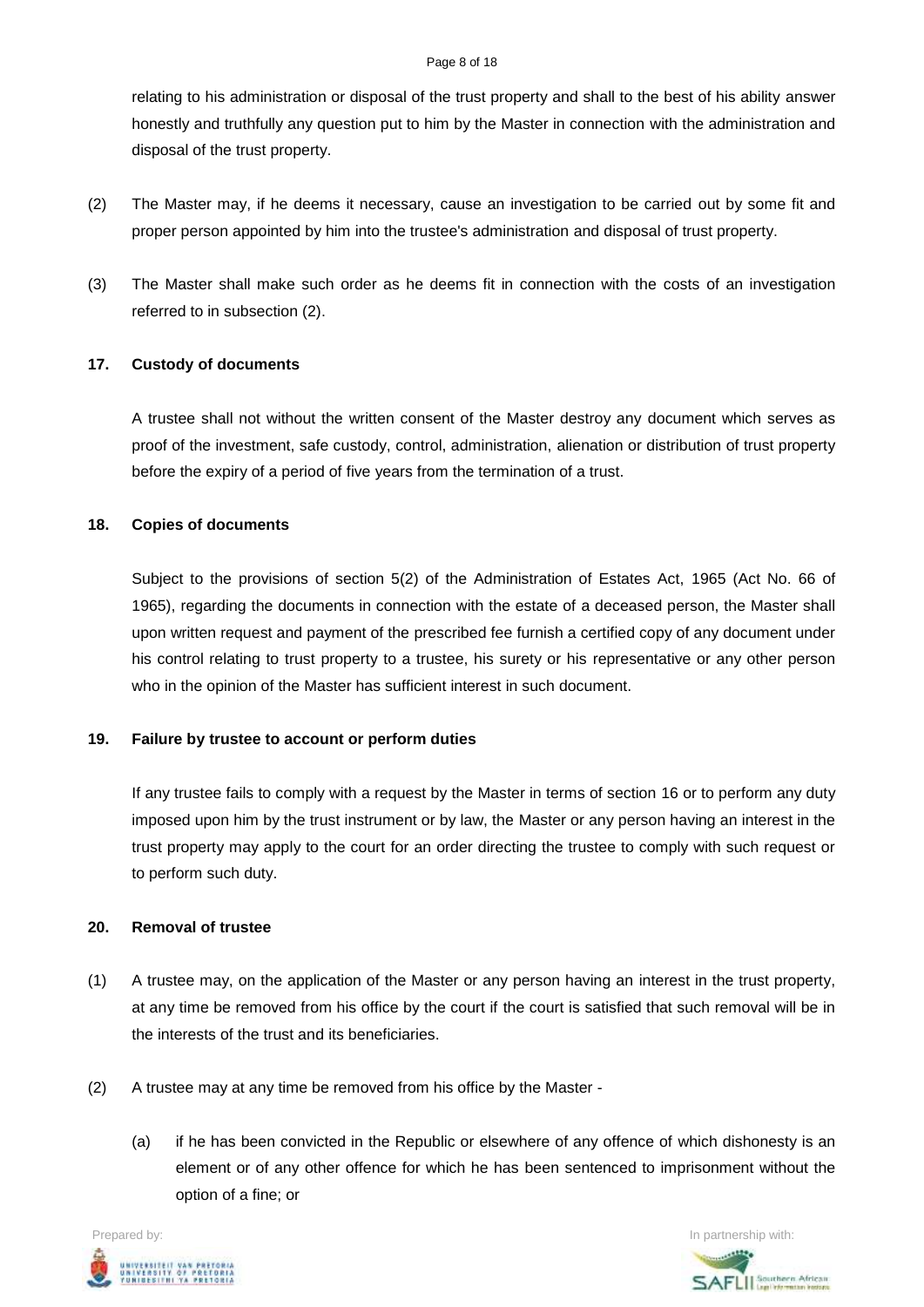- (b) if he fails to give security or additional security, as the case may be, to the satisfaction of the Master within two months after having been requested thereto or within such further period as is allowed by the Master; or
- (c) if his estate is sequestrated or liquidated or placed under judicial management; or
- (d) if he has been declared by a competent court to be mentally ill or incapable of managing his own affairs or if he is by virtue of the Mental Health Act, 1973 (Act No. 18 of 1973), detained as a patient in an institution or as a State patient; or

*(Section 20(2)(d) amended by section 4 (Schedule III) of Act 18 of 1996)*

- (e) if he fails to perform satisfactorily any duty imposed upon him by or under this Act or to comply with any lawful request of the Master.
- (3) If a trustee authorized to act under section 6(1) is removed from his office or resigns, he shall without delay return his written authority to the Master.

#### **21. Resignation by trustee**

Whether or not the trust instrument provides for the trustee's resignation, the trustee may resign by notice in writing to the Master and the ascertained beneficiaries who have legal capacity, or to the tutors or curators of the beneficiaries of the trust under tutorship or curatorship.

# **22. Remuneration of trustee**

A trustee shall in respect of the execution of his official duties be entitled to such remuneration as provided for in the trust instrument or, where no such provision is made, to a reasonable remuneration, which shall in the event of a dispute be fixed by the Master.

#### **23. Access to court**

Any person who feels aggrieved by an authorization, appointment or removal of a trustee by the Master or by any decision, order or direction of the Master made or issued under this Act, may apply to the court for relief, and the court shall have the power to consider the merits of any such matter, to take evidence and to make any order it deems fit.

### **24. Regulations**

The Minister of Justice may make regulations regarding any matter which in terms of this Act is required or permitted to be prescribed.



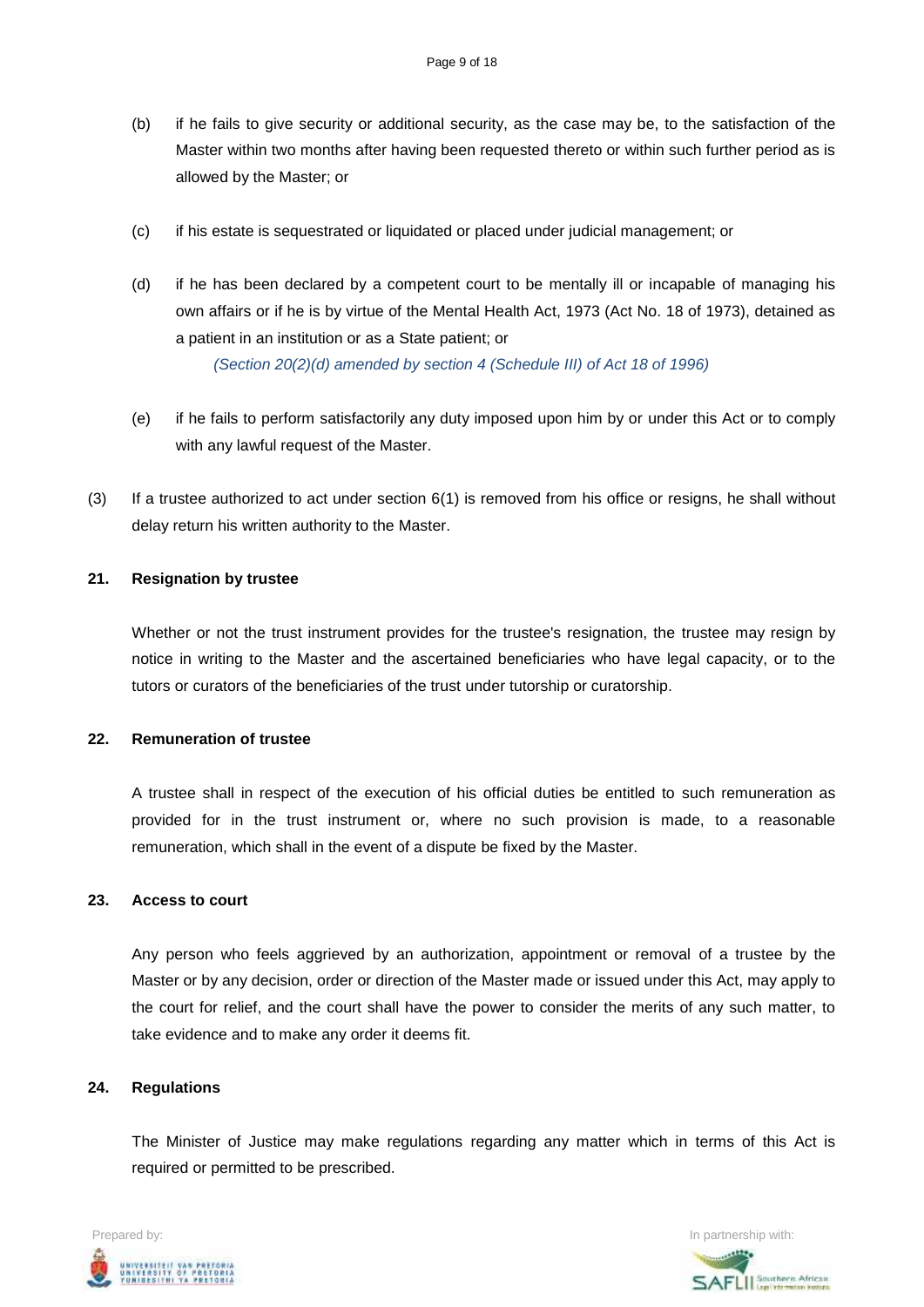# **25. Application of Act**

This Act shall not apply to a trust which has been exempted by any other Act from the application of the Trust Moneys Protection Act, 1934 (Act No. 34 of 1934), or to a scheme in terms of the Participation Bonds Act, 1981 (Act No. 55 of 1981).

## **26. Amendment or repeal of laws, and savings**

- (1) The laws mentioned in the Schedule are hereby repealed or amended to the extent indicated in the third column thereof.
- (2) Anything done under any provision of any law repealed by subsection (1) which may be done under a corresponding provision of this Act, shall be deemed to have been done under that corresponding provision.

# **27. Short title and commencement**

This Act shall be called the Trust Property Control Act, 1988, and shall come into operation on a date to be fixed by the State President by proclamation in the *Gazette*.

| No. and year of law | <b>Short title</b>            | <b>Extent of amendment or repeal</b>            |
|---------------------|-------------------------------|-------------------------------------------------|
| Act No. 34 of 1934  | Moneys<br>Protection<br>Trust | The repeal of the whole.                        |
|                     | Act, 1934                     |                                                 |
| Act No. 19 of 1941  | Attorneys'<br>Admission       | The substitution for section 5 of the following |
|                     | Amendment<br>Legal<br>and     | section:                                        |
|                     | Practitioners' Fidelity Fund  |                                                 |
|                     | Act, 1941                     | "Obligation<br>upon executors, etc., to         |
|                     |                               | provide security incapable of being waived      |
|                     |                               |                                                 |
|                     |                               | 5.<br>obligation to provide security<br>The     |
|                     |                               | imposed by any law upon executors,              |
|                     |                               | [administrators] tutors, curators or            |
|                     |                               | trustees in insolvency, shall not be            |
|                     |                               | capable of being waived unless the              |
|                     |                               | instrument by which they are nominated          |
|                     |                               | expressly directs that such security shall      |
|                     |                               | be dispensed with or unless a provincial        |
|                     |                               | or local division of the Supreme Court of       |

# **SCHEDULE PROVISIONS OF LAWS AMENDED OR REPEALED (SECTION 26)**



**SAFLIL** Southern African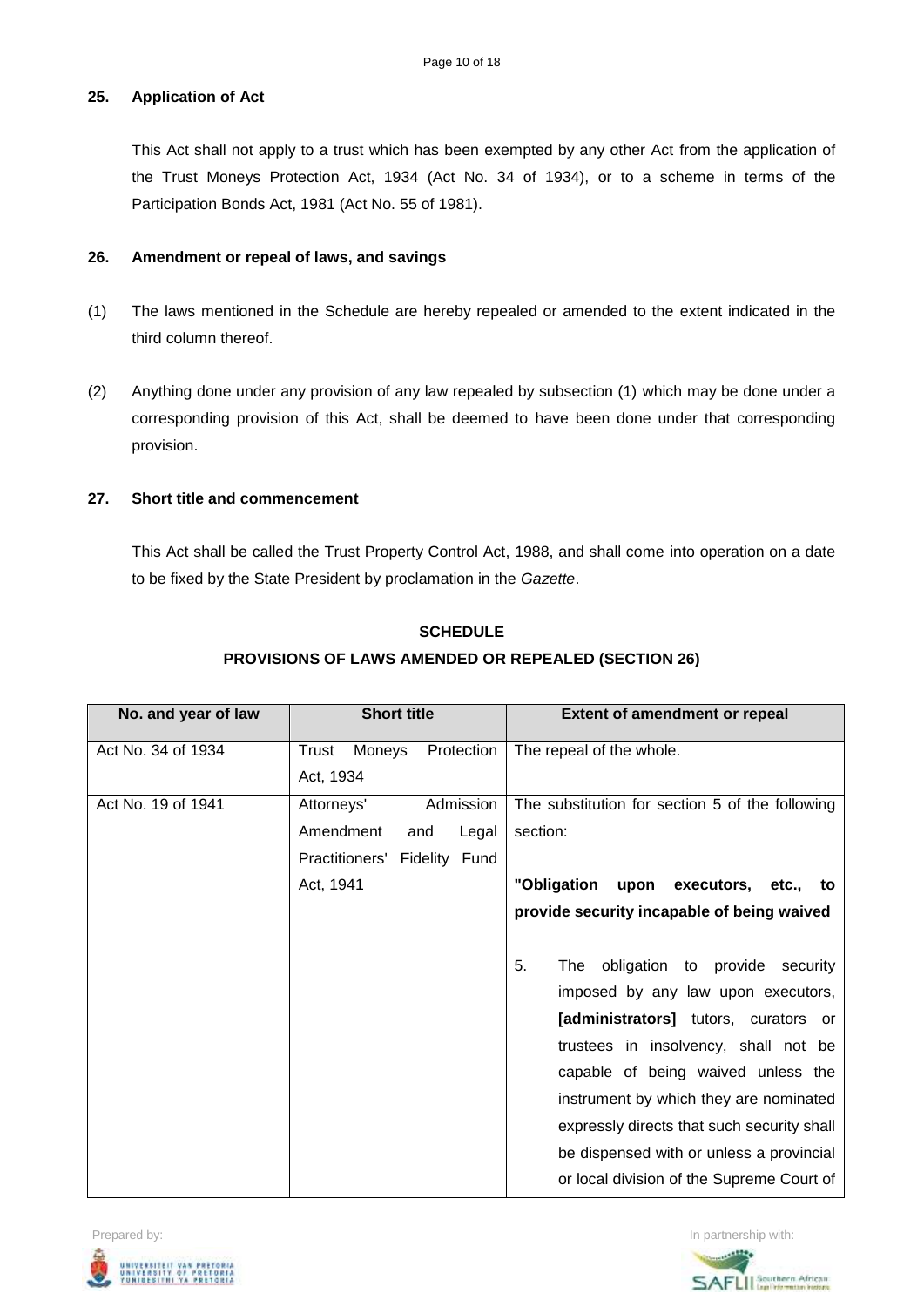| No. and year of law | <b>Short title</b>              |                  | <b>Extent of amendment or repeal</b>      |
|---------------------|---------------------------------|------------------|-------------------------------------------|
|                     |                                 |                  | competent jurisdiction on application     |
|                     |                                 |                  | grants special exemption therefrom.".     |
| Act No. 66 of 1965  | Administration<br>Estates<br>of | 1.               | The amendment of section 1 -              |
|                     | Act, 1965                       |                  |                                           |
|                     |                                 | (a)              | by the deletion of the definitions of     |
|                     |                                 | "accountant",    | "administrator"<br>and                    |
|                     |                                 |                  | "letters of administratorship"; and       |
|                     |                                 | the<br>(b)<br>by | insertion<br>the following<br>of          |
|                     |                                 | definition       | after<br>definition<br>the<br>of          |
|                     |                                 | "territory":     |                                           |
|                     |                                 |                  | "trustee' means a trustee as              |
|                     |                                 |                  | defined in section 1 of the Trust         |
|                     |                                 |                  | Property Control Act, 1988;".             |
|                     |                                 |                  |                                           |
|                     |                                 | 2.               | The amendment of section 4 -              |
|                     |                                 | (a)              | by the substitution in subsection (1) for |
|                     |                                 |                  | the words preceding the proviso of the    |
|                     |                                 | following words: |                                           |
|                     |                                 |                  | "In respect of the estate of a            |
|                     |                                 |                  | deceased person, or of any                |
|                     |                                 |                  | portion thereof, [or of any               |
|                     |                                 |                  | property given<br>under<br>the            |
|                     |                                 |                  | control of any person by a                |
|                     |                                 |                  | deceased<br>for<br>person<br>the          |
|                     |                                 |                  | purpose mentioned in section              |
|                     |                                 |                  | 57] jurisdiction shall lie -              |
|                     |                                 | (a)              | in the case of a deceased                 |
|                     |                                 |                  | person who was, at the                    |
|                     |                                 |                  | date of his death, ordinarily             |
|                     |                                 |                  | resident within the area of               |
|                     |                                 |                  | jurisdiction of a provincial              |
|                     |                                 |                  | division of the Supreme                   |
|                     |                                 |                  | Court, with the Master                    |
|                     |                                 |                  | appointed in respect of that              |
|                     |                                 |                  | area; and                                 |



SAFLIL<sup>Southern</sup> African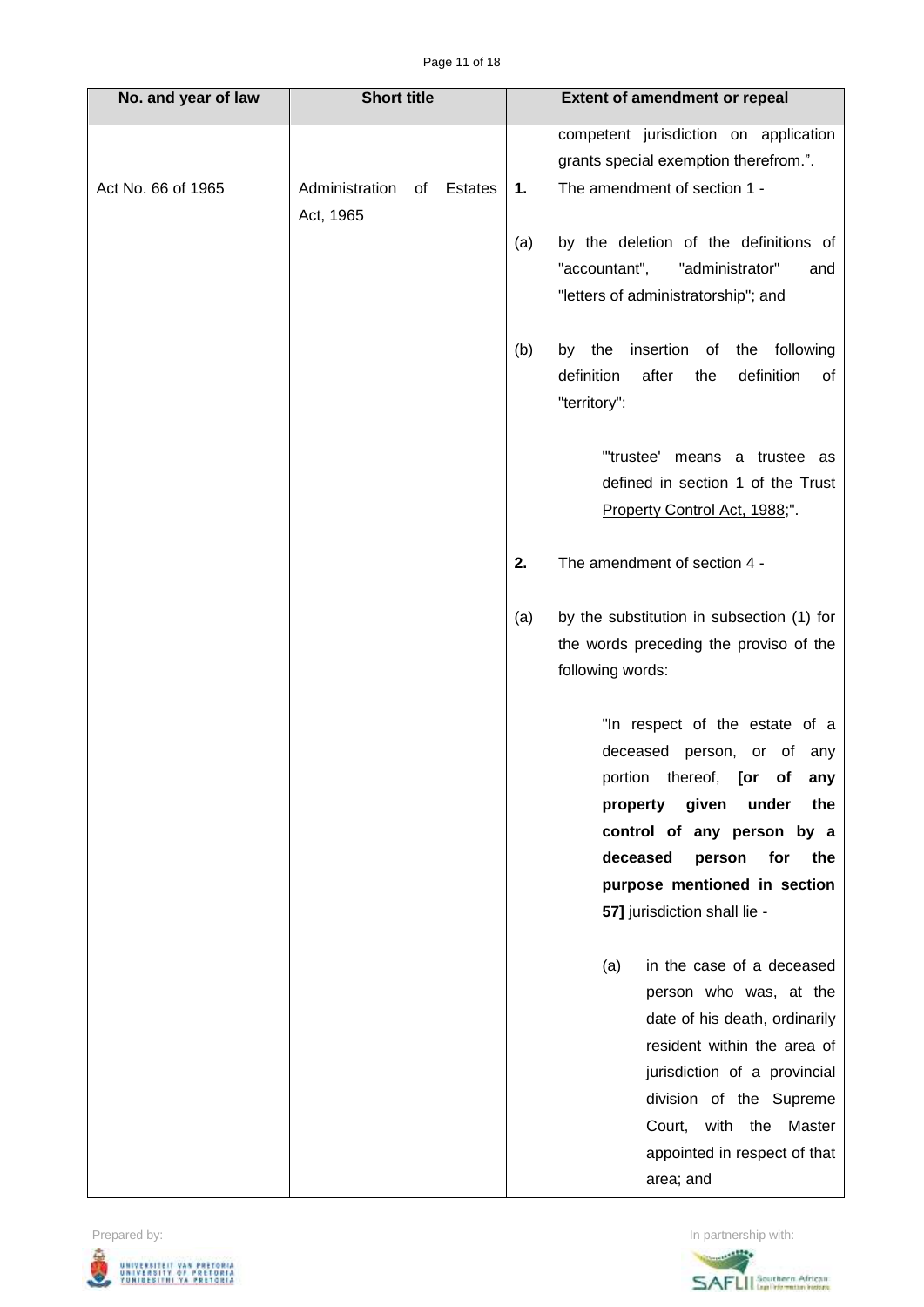| No. and year of law | <b>Short title</b> | <b>Extent of amendment or repeal</b>                                                                                                                                                                                                                                                                                                                                    |
|---------------------|--------------------|-------------------------------------------------------------------------------------------------------------------------------------------------------------------------------------------------------------------------------------------------------------------------------------------------------------------------------------------------------------------------|
|                     |                    | (b)<br>in the case of a deceased<br>person who was not at that<br>date so resident, with the<br>Master to whom application<br>is made to grant letters of<br>executorship [or letters of<br>administratorship] or to<br>sign and seal any such<br>letters already granted in<br>respect of the estate [or<br>property] concerned:"; and                                 |
|                     |                    | by the deletion in subsection (4) of the<br>(b)<br>word "administratorship".                                                                                                                                                                                                                                                                                            |
|                     |                    | The amendment of section 5 by the<br>3.<br>substitution for the proviso to subsection<br>(2) of the following proviso:                                                                                                                                                                                                                                                  |
|                     |                    | "Provided that                                                                                                                                                                                                                                                                                                                                                          |
|                     |                    | [administrator]<br>[(a)]<br>any executor,<br>trustee, tutor or curator, or his<br>surety, may inspect any such<br>document or cause it to be<br>inspected without payment of any<br>fee [and                                                                                                                                                                            |
|                     |                    | (b)<br>in the case of a document<br>lodged by an administrator in<br>terms of section 65, the right to<br>inspect and to make or obtain a<br>copy or extract shall be limited<br>to the administrator, his surety<br>beneficiaries<br>the<br>and<br>the<br>concerned,<br>or<br>representative<br>of<br>the<br>administrator or of any such<br>surety or beneficiary].". |



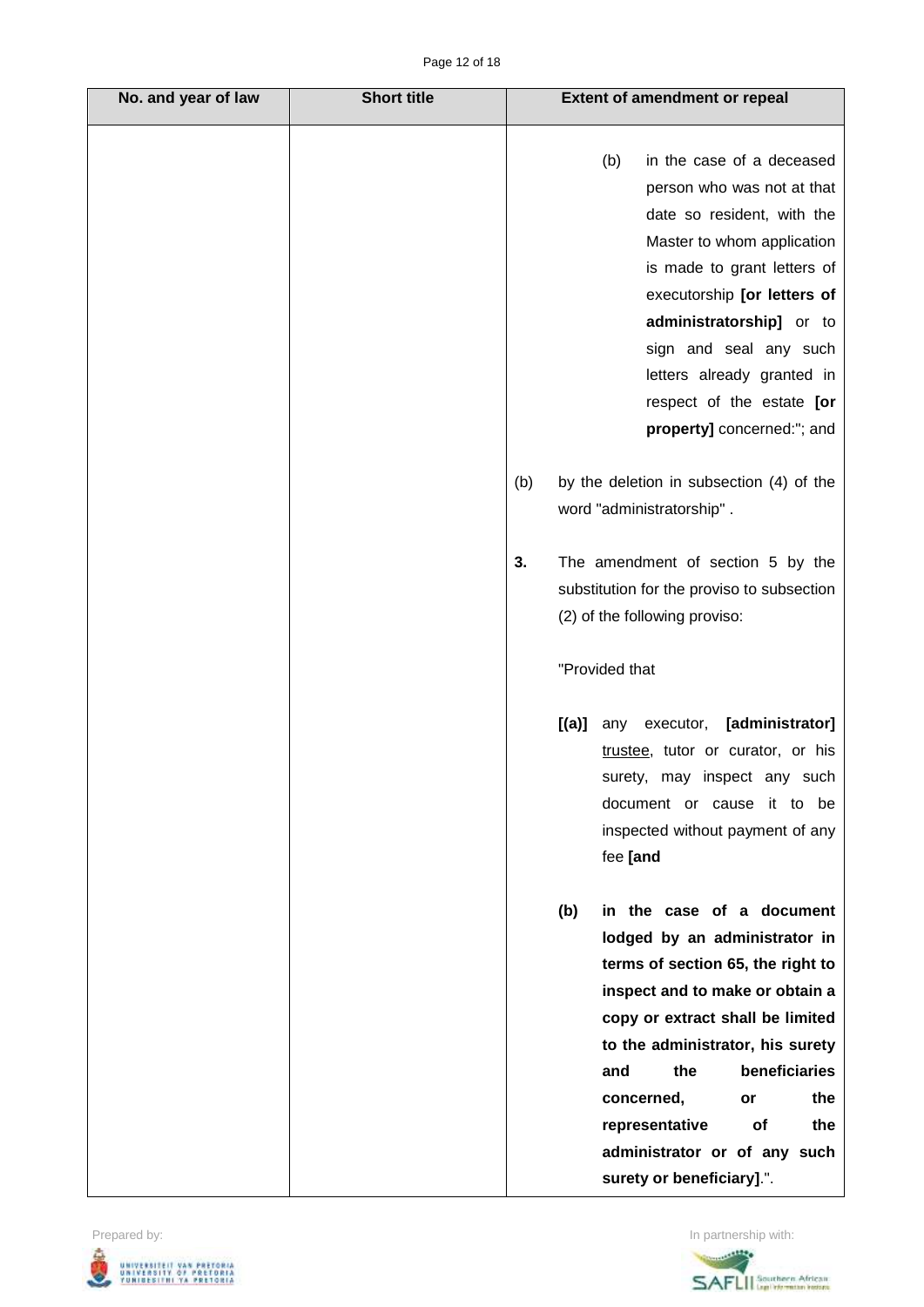| No. and year of law | <b>Short title</b> | <b>Extent of amendment or repeal</b>                                                                                                                                                                                                                                                                                                                                                                                                                                                                                                                                                                                                |
|---------------------|--------------------|-------------------------------------------------------------------------------------------------------------------------------------------------------------------------------------------------------------------------------------------------------------------------------------------------------------------------------------------------------------------------------------------------------------------------------------------------------------------------------------------------------------------------------------------------------------------------------------------------------------------------------------|
|                     |                    | The amendment of section 40 -<br>4.                                                                                                                                                                                                                                                                                                                                                                                                                                                                                                                                                                                                 |
|                     |                    | by the substitution for subsection (1) of<br>(a)<br>the following subsection:                                                                                                                                                                                                                                                                                                                                                                                                                                                                                                                                                       |
|                     |                    | "(1)<br>If [an administrator] a trustee<br>has been appointed to administer<br>any property of a deceased<br>person under his will (including in<br>the ease of a massed estate any<br>property forming part of the share<br>of the survivor or survivors of that<br>estate which, according to a<br>distribution account, is to be<br>administered<br>by<br>such<br>[administrator]<br>the<br>trustee),<br>executor shall-<br>deliver<br>(a)<br>to<br>the<br>[administrator]<br>trustee<br>such<br>of<br>the<br>movable<br>should,<br>property<br>as<br>according<br>the<br>to<br>distribution account,<br>be<br>delivered to him: |
|                     |                    | cause the terms of the will<br>(b)<br>or a reference thereto, in<br>so far as they relate to the<br>administration,<br>to<br>be'<br>endorsed against the title<br>deeds of such of the<br>property as is immovable,<br>and against any mortgage<br>or notarial bond forming<br>part of the property, and<br>deliver the title deeds and<br>any such bond, subject to<br>the provisions of section                                                                                                                                                                                                                                   |





 $\mathsf{l}$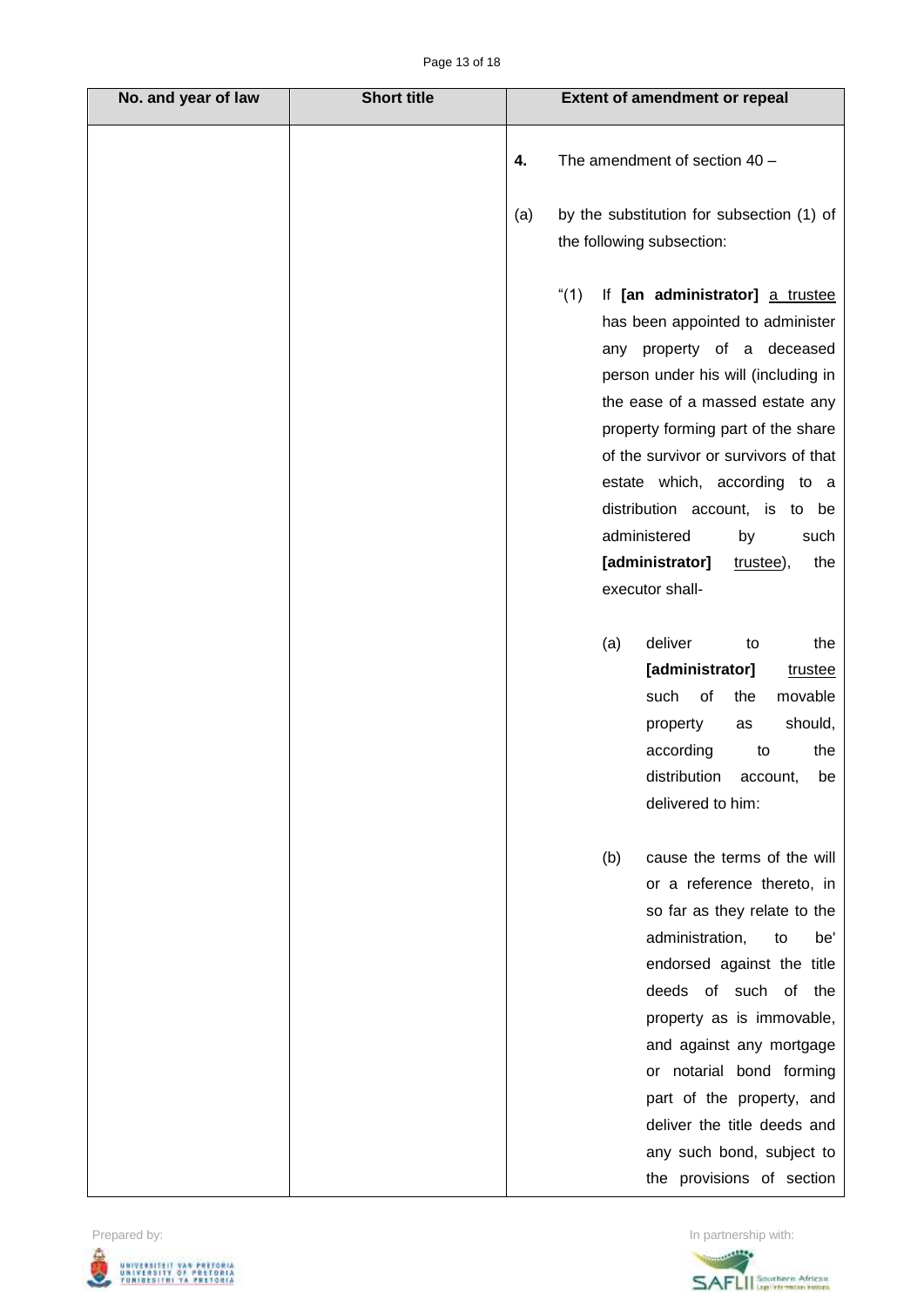| No. and year of law | <b>Short title</b> |     | <b>Extent of amendment or repeal</b>      |
|---------------------|--------------------|-----|-------------------------------------------|
|                     |                    |     | 41(2),<br>the<br>to                       |
|                     |                    |     | [administrator]<br>trustee;               |
|                     |                    |     | and                                       |
|                     |                    |     |                                           |
|                     |                    |     | lodge with the Master the<br>(c)          |
|                     |                    |     | [administrator's] trustee's               |
|                     |                    |     | acquittance for any such                  |
|                     |                    |     | movable property, deeds or                |
|                     |                    |     | bond, and a certificate by                |
|                     |                    |     | officer<br>registration<br>the            |
|                     |                    |     | concerned<br>or<br>a                      |
|                     |                    |     | conveyancer<br>that<br>such               |
|                     |                    |     | deeds or bond has been                    |
|                     |                    |     | endorsed as aforesaid.":                  |
|                     |                    |     | and                                       |
|                     |                    | (b) | by the deletion of subsections (2) and    |
|                     |                    |     | (3).                                      |
|                     |                    |     |                                           |
|                     |                    | 5.  | The repeal of chapter III.                |
|                     |                    | 6.  | The amendment of sections 95, 96, 98      |
|                     |                    |     | and 99 by the deletion of the word        |
|                     |                    |     | "administrator", wherever it occurs.      |
|                     |                    |     |                                           |
|                     |                    | 7.  | The amendment of section 101 -            |
|                     |                    | (a) | by the substitution for subsection (1) of |
|                     |                    |     | the following subsection:                 |
|                     |                    |     |                                           |
|                     |                    |     | "(1)<br>A copy certified by the Master of |
|                     |                    |     | letters<br>executorship,<br>οf<br>any     |
|                     |                    |     | [administratorship] tutorship or          |
|                     |                    |     | curatorship lodged with him under         |
|                     |                    |     | section 21, or under the said             |
|                     |                    |     | section read with section [62 or]         |
|                     |                    |     | 74, [as the case may be] or of a          |
|                     |                    |     | copy of any such letters, shall be        |
|                     |                    |     | admissible in evidence as if it           |
|                     |                    |     | were the original letters.":              |



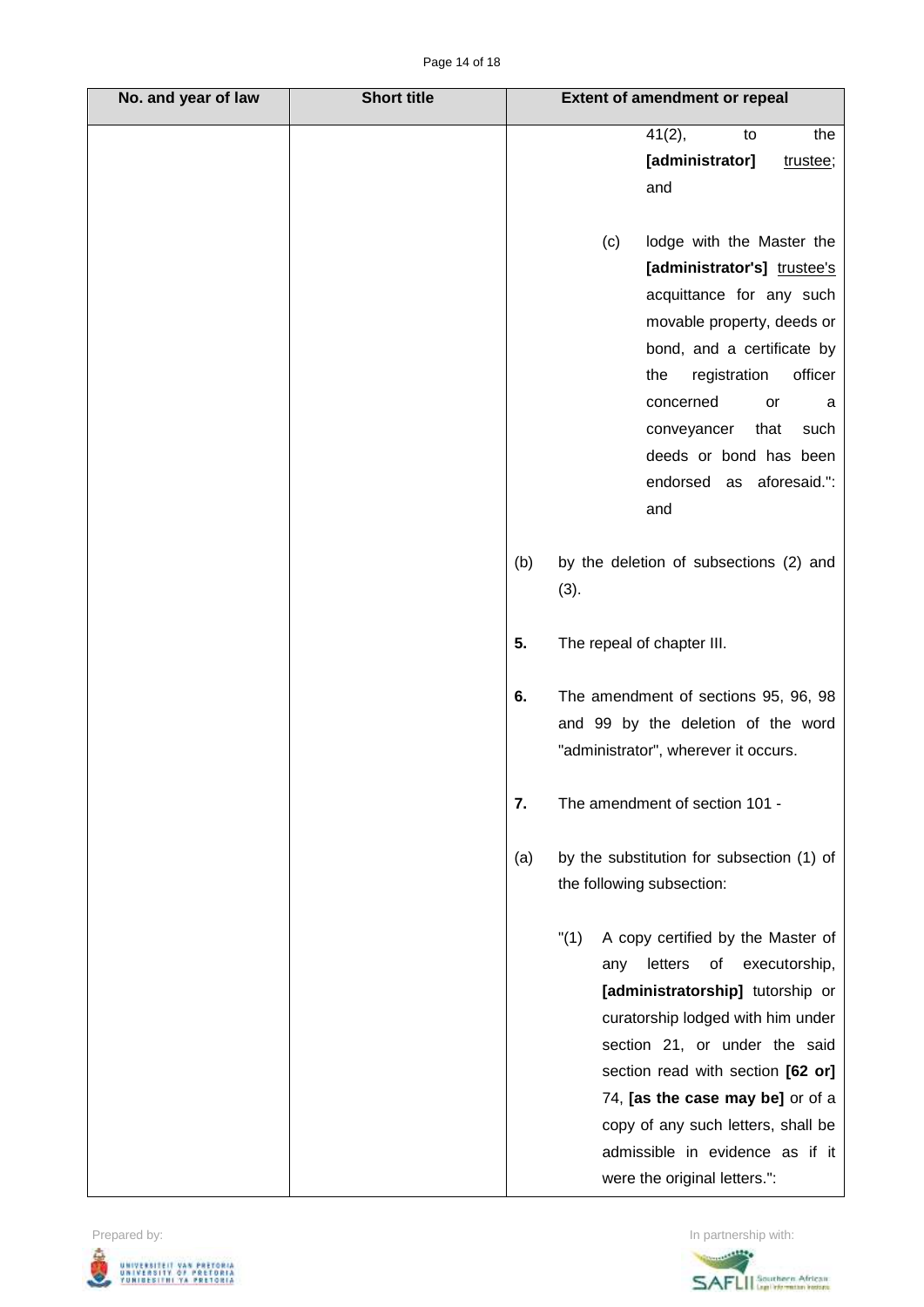| No. and year of law | <b>Short title</b> |     | <b>Extent of amendment or repeal</b>                                                                                                                                                                                                                                                                                                                                                          |
|---------------------|--------------------|-----|-----------------------------------------------------------------------------------------------------------------------------------------------------------------------------------------------------------------------------------------------------------------------------------------------------------------------------------------------------------------------------------------------|
|                     |                    | (b) | by the deletion of paragraph (b) of<br>subsection (2); and                                                                                                                                                                                                                                                                                                                                    |
|                     |                    | (c) | by the substitution for subsection (3) of<br>the following subsection:                                                                                                                                                                                                                                                                                                                        |
|                     |                    |     | "(3)<br>A certificate under the hand of the<br>Master shall be prima facie proof<br>of any loss referred to in section<br>23(5) [or in the said subsection<br>as applied by section 63(4)] or<br>in section 77(5), and of any value<br>referred to in section 35(1) or in<br>section<br>46<br>the<br>or<br>in<br>last-<br>mentioned section as applied by<br>section [76 or by section] 85.". |
|                     |                    | 8.  | Amendment of section 102 -                                                                                                                                                                                                                                                                                                                                                                    |
|                     |                    | (a) | by the substitution for paragraph (f) of<br>subsection<br>(1)<br>of<br>the<br>following<br>paragraph:                                                                                                                                                                                                                                                                                         |
|                     |                    |     | "(f)<br>being<br>[or<br>executor<br>an<br>administrator],<br>willfully<br>distributes<br>estate<br>[or<br>any<br>otherwise<br>property]<br>than<br>in<br>accordance with the provisions of<br>section 35(12), or of the relevant<br>will<br>written<br>instrument<br>[or<br>operating inter vivos]: or";                                                                                      |
|                     |                    | (b) | by the substitution for paragraph (g) of<br>section<br>(1) of the following<br>sub-<br>paragraph:                                                                                                                                                                                                                                                                                             |
|                     |                    |     | $"(\mathsf{g})$<br>contravenes or fails to comply<br>with the provisions of section 9(1)<br>or (3), 13, 27(1) [or of the last-                                                                                                                                                                                                                                                                |



SAFLIL<sup>Southern</sup> African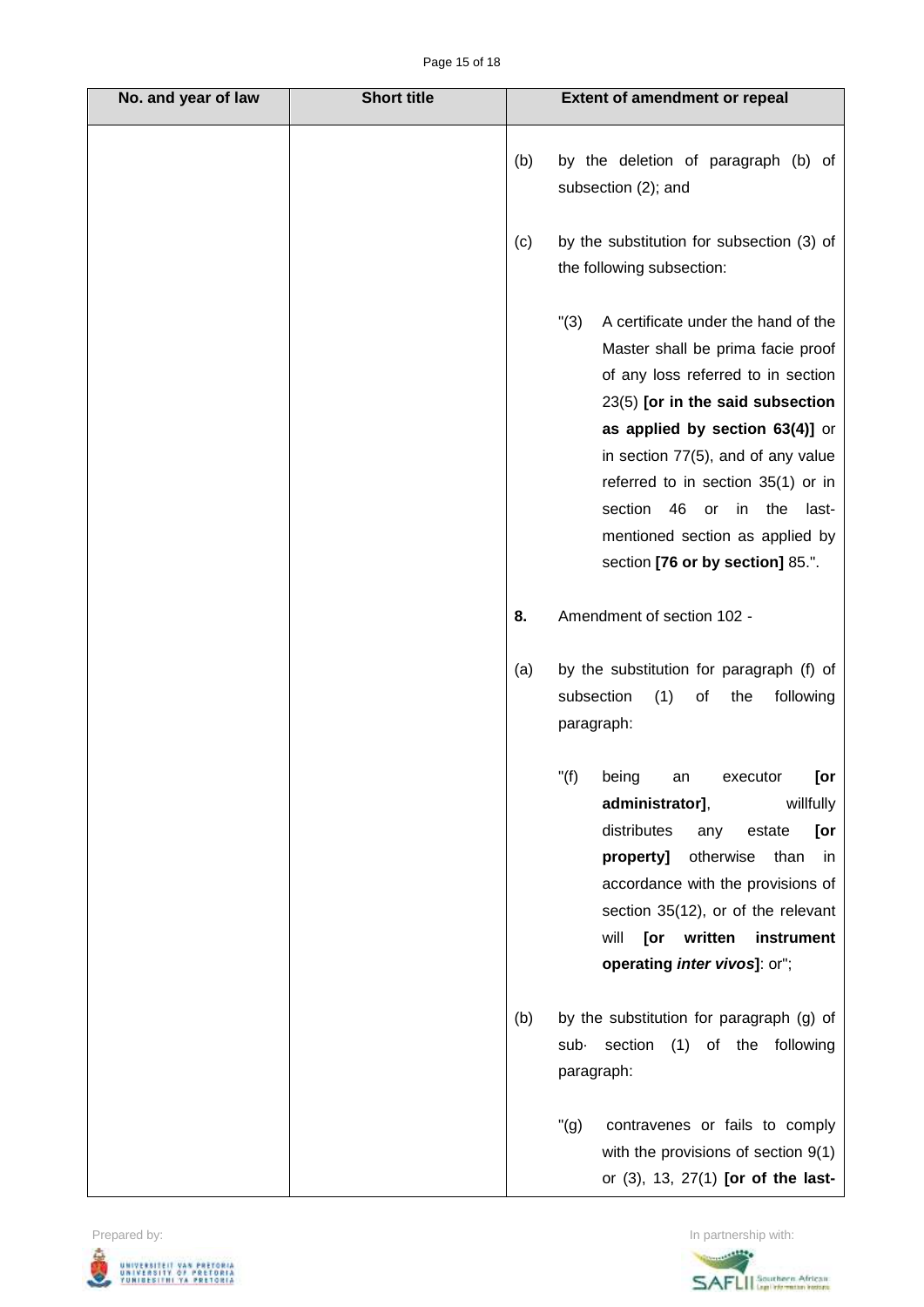| No. and year of law | <b>Short title</b> | <b>Extent of amendment or repeal</b>            |
|---------------------|--------------------|-------------------------------------------------|
|                     |                    | mentioned section as applied                    |
|                     |                    | by section 70 (2), section],                    |
|                     |                    | 35(13), 47, [57, 65 (1)] 71, 78,                |
|                     |                    | 83, 93(1) or (3), or with any notice            |
|                     |                    | under section $9(2)$ [or any order              |
|                     |                    | under section 58(1), or hinders                 |
|                     |                    | or obstructs any accountant                     |
|                     |                    | nominated by the Master in                      |
|                     |                    | terms of section $65(1)(a)$ in the              |
|                     |                    | execution of his duty]; or":                    |
|                     |                    | by the substitution for paragraph (h) of<br>(c) |
|                     |                    | subsection<br>(1)<br>of<br>the<br>following     |
|                     |                    | paragraph:                                      |
|                     |                    | " $(h)$<br>contravenes or fails to comply       |
|                     |                    | with the provisions of section                  |
|                     |                    | $6(4)$ , section $8(1)$ or $(2)$ , section      |
|                     |                    | $11(1)$ , section 26(1) or of the last-         |
|                     |                    | mentioned section as applied by                 |
|                     |                    | section 85, section $28(1)$ , $(2)$ or          |
|                     |                    | (3) or of the last-mentioned                    |
|                     |                    | section as applied by section                   |
|                     |                    | 12(7) [or by section 70(1)] or by               |
|                     |                    | section 85, section 30, section                 |
|                     |                    | 35(1), or with any direction under              |
|                     |                    | section 35(2) or any notice under               |
|                     |                    | section $43(3)$ or $(4)$ [or of the             |
|                     |                    | last-mentioned<br>section<br>as                 |
|                     |                    | applied by section 66(2)]; or";                 |
|                     |                    | and                                             |
|                     |                    | by the substitution for paragraph (i) of<br>(d) |
|                     |                    | (1)<br>subsection<br>of<br>the<br>following     |
|                     |                    | paragraph:                                      |
|                     |                    | "(i)<br>contravenes or fails to comply          |
|                     |                    | with the provisions of sections                 |
|                     |                    | $7(1)$ or $(2)$ , section $35(8)$ , section     |
|                     |                    | 41(1) [or the last-mentioned                    |

Prepared by: In partnership with: UNIVERSITEIT VAN PRETORIA<br>UNIVERSITY OF PRETORIA<br>YUNIBESITHI YA PRETORIA ط

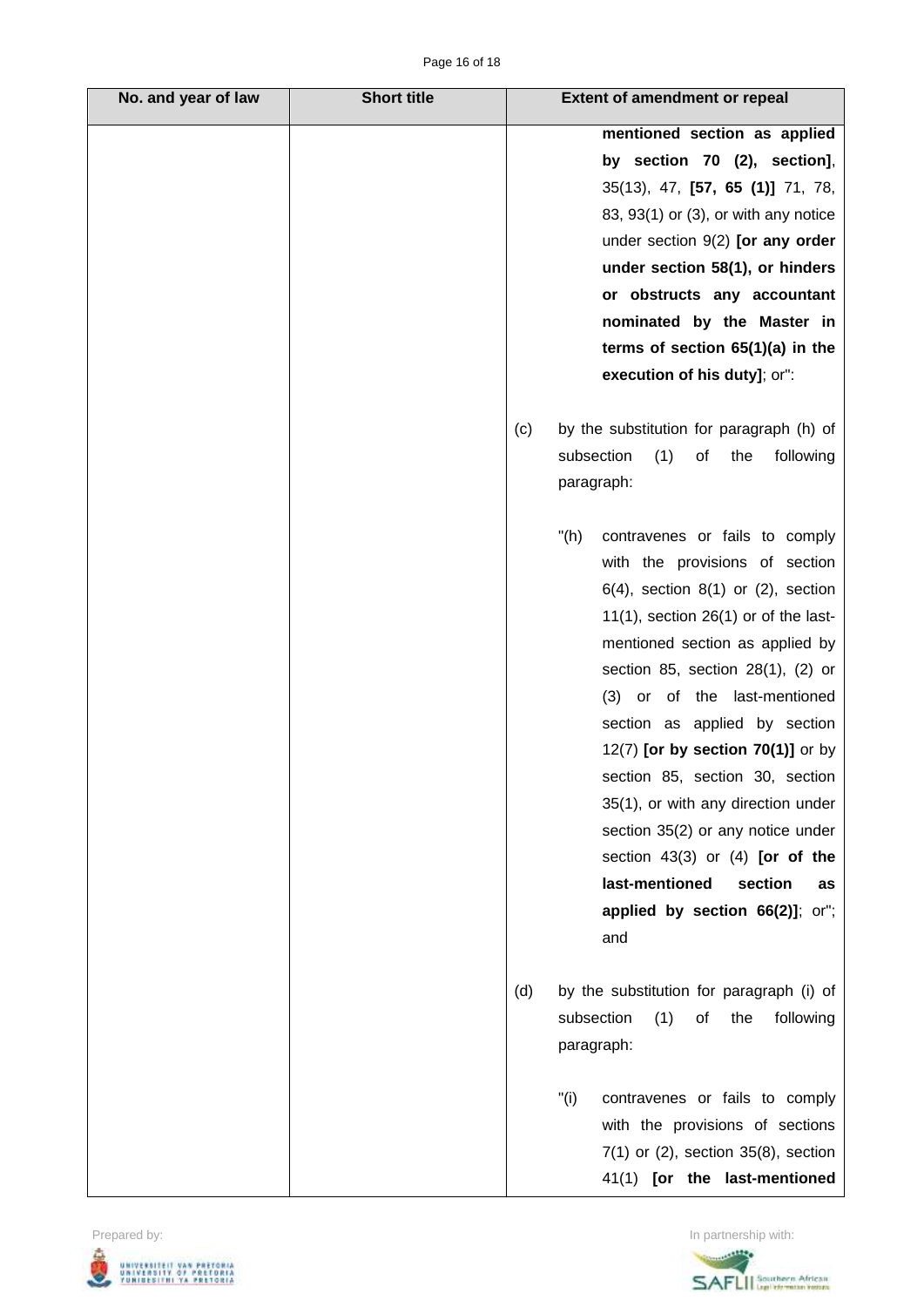| No. and year of law | <b>Short title</b> |     | <b>Extent of amendment or repeal</b>       |
|---------------------|--------------------|-----|--------------------------------------------|
|                     |                    |     | section as applied by section              |
|                     |                    |     | 70], section $54(5)$ or of the last-       |
|                     |                    |     | mentioned section as applied by            |
|                     |                    |     | [section 70(1) or by] section 85,          |
|                     |                    |     | or with any notice under section           |
|                     |                    |     | 7(3) or any direction<br>under             |
|                     |                    |     | section 28(6) or of the last-              |
|                     |                    |     | mentioned section as applied by            |
|                     |                    |     | [section 70(1) or by] section 85,          |
|                     |                    |     | fails<br>without<br>reasonable<br>or       |
|                     |                    |     | excuse to comply with a notice             |
|                     |                    |     | under section 32(1)(b), or, having         |
|                     |                    |     | appeared in answer to such                 |
|                     |                    |     | notice, refuses to take the oath or        |
|                     |                    |     | to submit to examination or to             |
|                     |                    |     | answer fully and satisfactorily any        |
|                     |                    |     | lawful question put to him,",              |
|                     |                    |     |                                            |
|                     |                    | 9.  | The repeal of section 108.                 |
|                     |                    | 10. | The substitution for section 109 of the    |
|                     |                    |     | following section:                         |
|                     |                    |     |                                            |
|                     |                    |     | "Short title and commencement              |
|                     |                    |     | 109.                                       |
|                     |                    |     | This Act shall be called the<br>[(1)]      |
|                     |                    |     | Administration of Estates                  |
|                     |                    |     | 1965,<br>shall<br>and<br>Act,              |
|                     |                    |     | [subject to the provisions                 |
|                     |                    |     | of subsection (2)] come                    |
|                     |                    |     | into operation upon a date                 |
|                     |                    |     | to be fixed by the State                   |
|                     |                    |     | President by proclamation                  |
|                     |                    |     | in the Gazette.".                          |
|                     |                    | 11. | The substitution for the long title of the |
|                     |                    |     | following long title:                      |
|                     |                    |     | "ACT                                       |